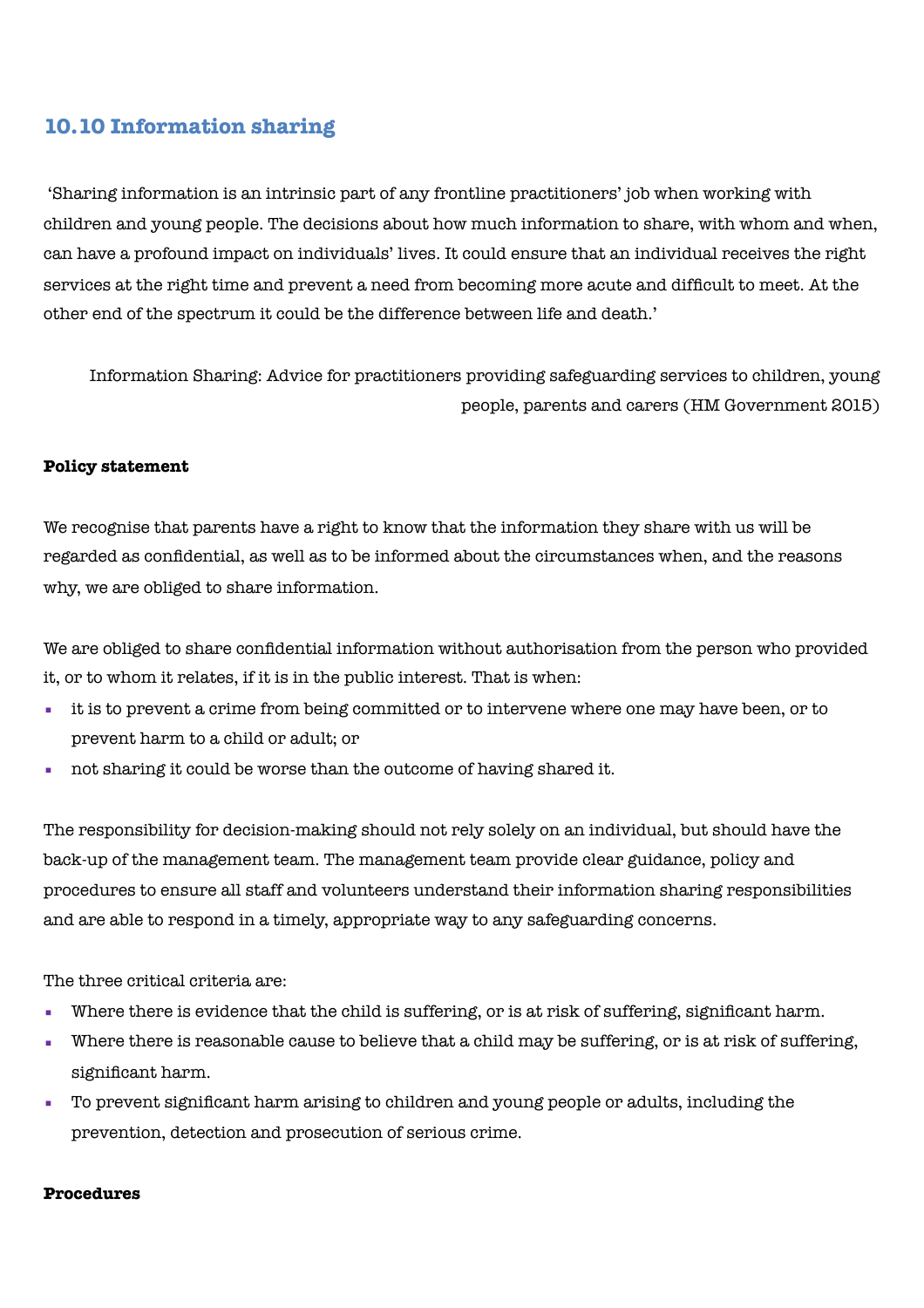Our procedure is based on the seven golden rules for information sharing as set out in Information Sharing: Advice for practitioners providing safeguarding services to children, young people, parents and carers (HM Government 2015). We also follow the guidance on information sharing from the Local Safeguarding Children Board.

- 1. Remember that the Data Protection Act 1998 and human rights law are not barriers to justified information sharing but provide a framework to ensure that personal information about living individuals is shared appropriately.
	- Our policy and procedures on Information Sharing provide guidance to appropriate sharing of information both within the setting, as well as with external agencies.
- 2. Be open and honest with the individual (and/or their family where appropriate) from the outset about why, what, how and with whom information will, or could be shared, and seek their agreement, unless it is unsafe or inappropriate to do so.

In our setting we ensure parents:

- receive information about our Information Sharing Policy when starting their child in the setting and that they sign our Registration Form to say that they understand the circumstances in which information may be shared without their consent. This will only be when it is a matter of safeguarding a child or vulnerable adult;
- have information about our Safeguarding Children and Child Protection Policy; and
- have information about the other circumstances when information will be shared with external agencies, for example, with regard to any special needs the child may have or transition to school.
- 3. Seek advice from other practitioners if you are in any doubt about sharing the information concerned, without disclosing the identity of the individual where possible.
	- Our staff discuss concerns about a child routinely in supervisions and any actions are recorded in the child's file.
	- Our manager routinely seeks advice and support from their line manager about possible significant harm.
	- Our Safeguarding Children and Child Protection Policy sets out the duty of all members of our staff to refer concerns to our manager or deputy, as designated person, who will contact children's social care for advice where they have doubts or are unsure.
	- Our managers seek advice if they need to share information without consent to disclose.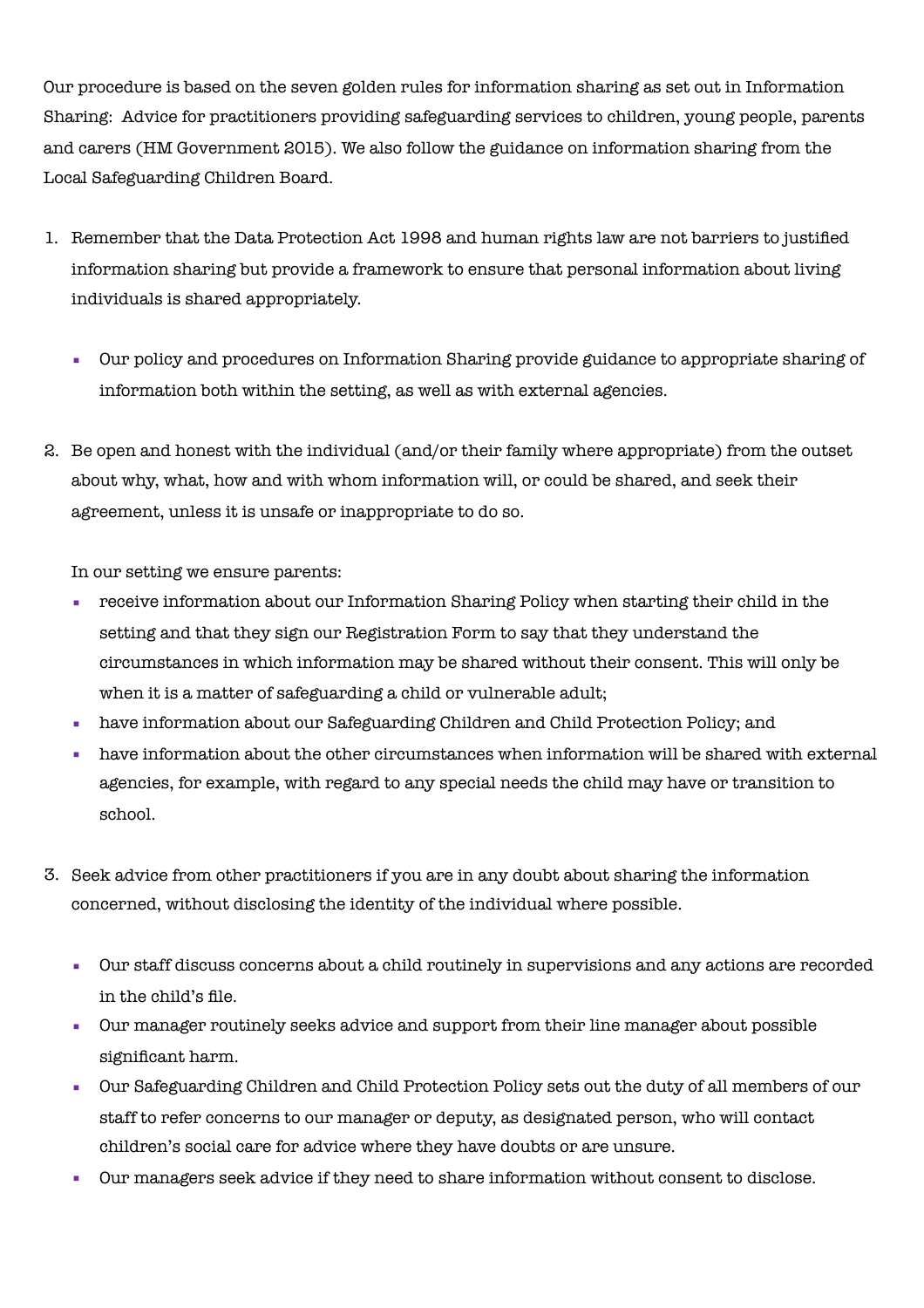- 4. Share with informed consent where appropriate and, where possible, respect the wishes of those who do not consent to share confidential information. You may still share information without consent if, in your judgement, there is good reason to do so, such as where safety may be at risk. You will need to base your judgement on the facts of the case. When you are sharing or requesting personal information from someone, be certain of the basis upon which you are doing so. Where you have consent, be mindful that an individual might not expect information to be shared.
	- We base decisions to share information without consent on judgements about the facts of the case and whether it is 'in the public interest'.
	- Our guidelines for consent are part of this procedure.
	- Our manager is conversant with this and she is able to advise staff accordingly.
- 5. Consider safety and well-being: Base your information sharing decisions on considerations of the safety and well-being of the individual and others who may be affected by their actions.

In our setting we:

- record concerns and discuss these with our designated person and/or designated officer from the management team for child protection matters;
- record decisions made and the reasons why information will be shared and to whom; and
- follow the procedures for reporting concerns and record keeping as set out in our Safeguarding Children and Child Protection Policy.
- 6. Necessary, proportionate, relevant, adequate, accurate, timely and secure: Ensure that the information you share is necessary for the purpose for which you are sharing it, is shared only with those individuals who need to have it, is accurate and up-to-date, is shared in a timely fashion, and is shared securely.
	- Our Safeguarding Children and Child Protection Policy and Children's Records Policy set out how and where information should be recorded and what information should be shared with another agency when making a referral.
- 7. Keep a record of your decision and the reasons for it whether it is to share information or not. If you decide to share, then record what you have shared, with whom and for what purpose.
	- Where information is shared, we record the reasons for doing so in the child's file; where it is decided that information is not to be shared that is recorded too.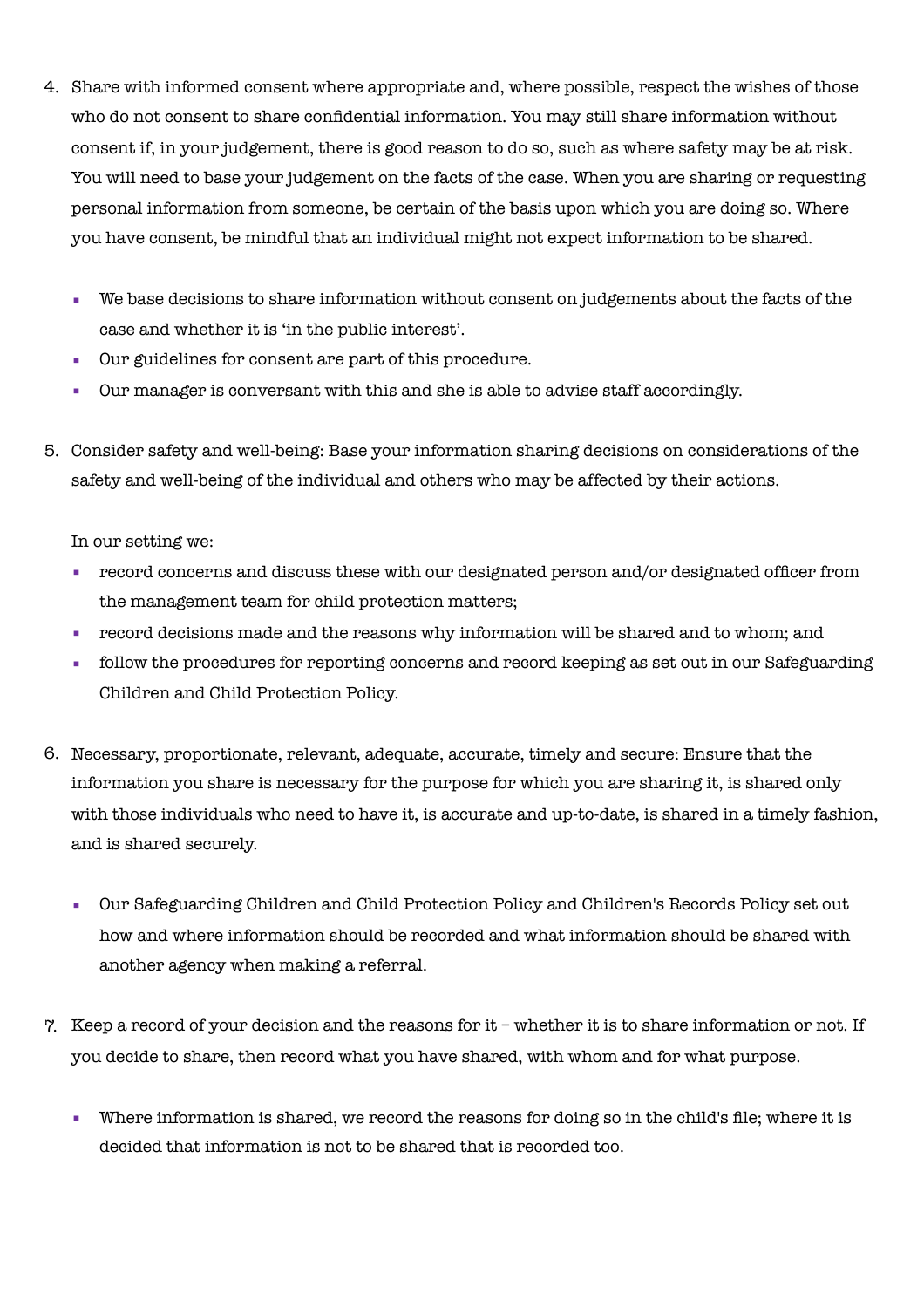#### Consent

When parents choose our setting for their child, they will share information about themselves and their families. This information is regarded as confidential. Parents have a right to be informed that we will see their consent to share information in most cases, as well as the kinds of circumstances when we may not seek their consent, or may override their refusal to give consent. We inform them as follows:

- Our policies and procedures set out our responsibility regarding gaining consent to share information and when it may not be sought or overridden.
- We may cover this verbally when the child starts or include this in our prospectus.
- **Parents sign our Registration Form at registration to confirm that they understand this.**
- We ask parents to give written consent to share information about any additional needs their child may have, or to pass on child development summaries to the next provider/school.
- We give parents copies of the forms they sign.
- We consider the following questions when we assess the need to share:
	- Is there a legitimate purpose to us sharing the information?
	- Does the information enable the person to be identified?
	- Is the information confidential?
	- If the information is confidential, do we have consent to share?
	- Is there a statutory duty or court order requiring us to share the information?
	- If consent is refused, or there are good reasons for us not to seek consent, is there sufficient public interest for us to share information?
	- If the decision is to share, are we sharing the right information in the right way?
	- Have we properly recorded our decision?
- Consent must be informed that is the person giving consent needs to understand why information will be shared, what will be shared, who will see information, the purpose of sharing it and the implications for them of sharing that information.
- Consent may be explicit, verbally but preferably in writing, or implicit, implied if the context is such that sharing information is an intrinsic part of [our/my] service or it has been explained and agreed at the outset.
- We explain our Information Sharing Policy to parents.

Separated parents

- Consent to share need only be sought from one parent. Where parents are separated, this would normally be the parent with whom the child resides. Where there is a dispute, we will consider this carefully.
- Where the child is looked after, we may also need to consult the Local Authority, as 'corporate parent' before information is shared.